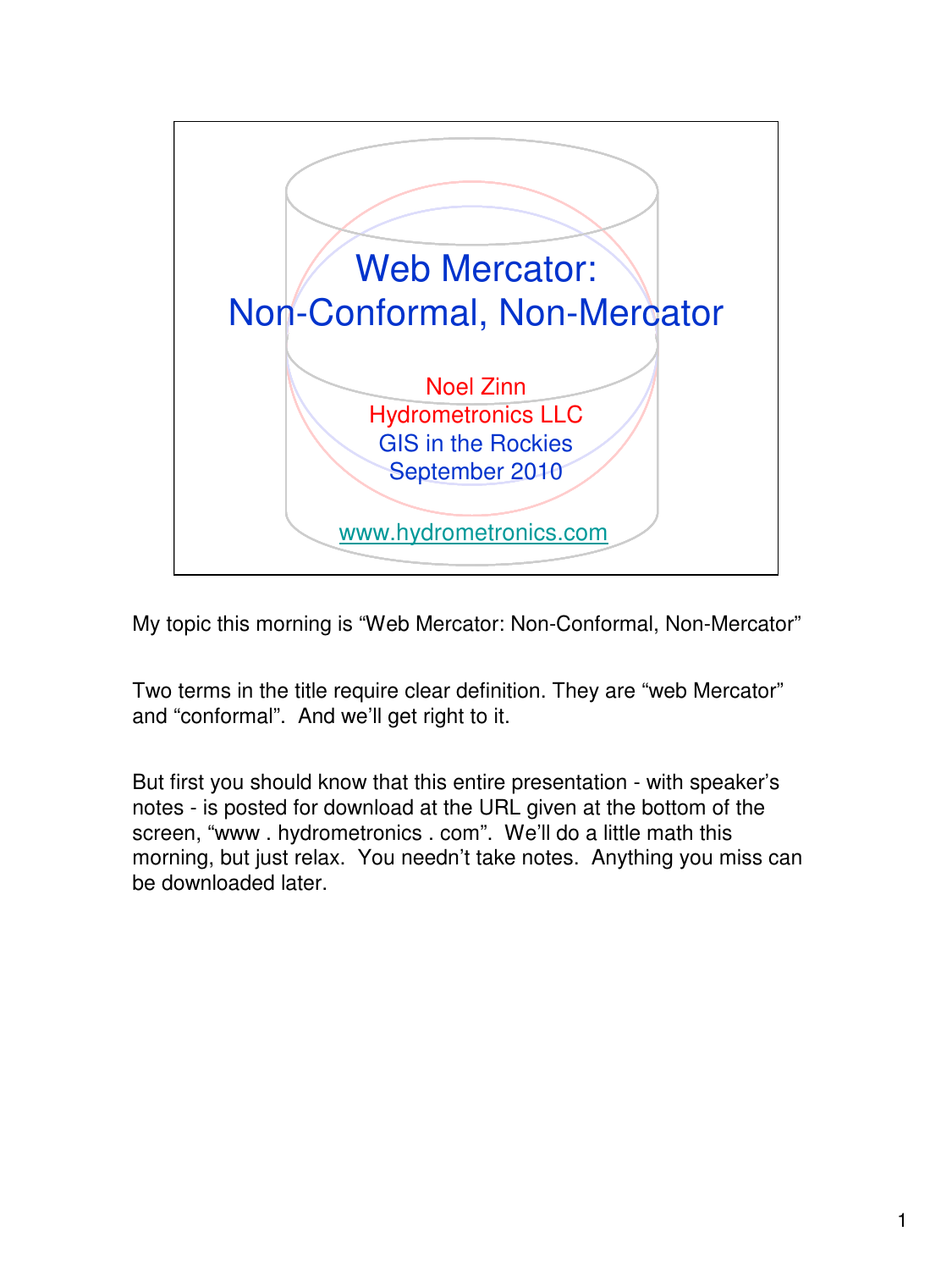## Web Mercator Defined

- Web Mercator is the mapping of WGS84 datum (i.e. ellipsoidal) latitude / longitude into Easting / Northing using spherical Mercator equations (where  $R = a$ )
- EPSG coordinate operation method code 1024 (Popular Visualization Pseudo Mercator, PVPM)
- EPSG CRS code 3857 WGS84/PVPM (CRS code 3785 is deprecated)
- ESRI IDs 102100 (not certain about 102113)
- Safe Software (FME) 3857, 3785, 900913, LL84

Web Mercator is the mapping of ellipsoidal latitude and longitude coordinates onto a plane using spherical Mercator equations. This projection was popularized by Google in Google Maps (not Google Earth). The reference ellipsoid is always WGS84 and the spherical radius (R) is equal to the semi-major axis of the WGS84 ellipsoid (a). That's "Web Mercator".

EPSG call Web Mercator "Popular Visualization Pseudo Mercator", operation method code 1024. Coupled with WGS84, that's coordinate reference system (CRS) code 3857. ESRI and FME have their own codes for Web Mercator given here.

Web Mercator has been called a cartographic advancement on the Internet. Today I will reveal its dark side to you.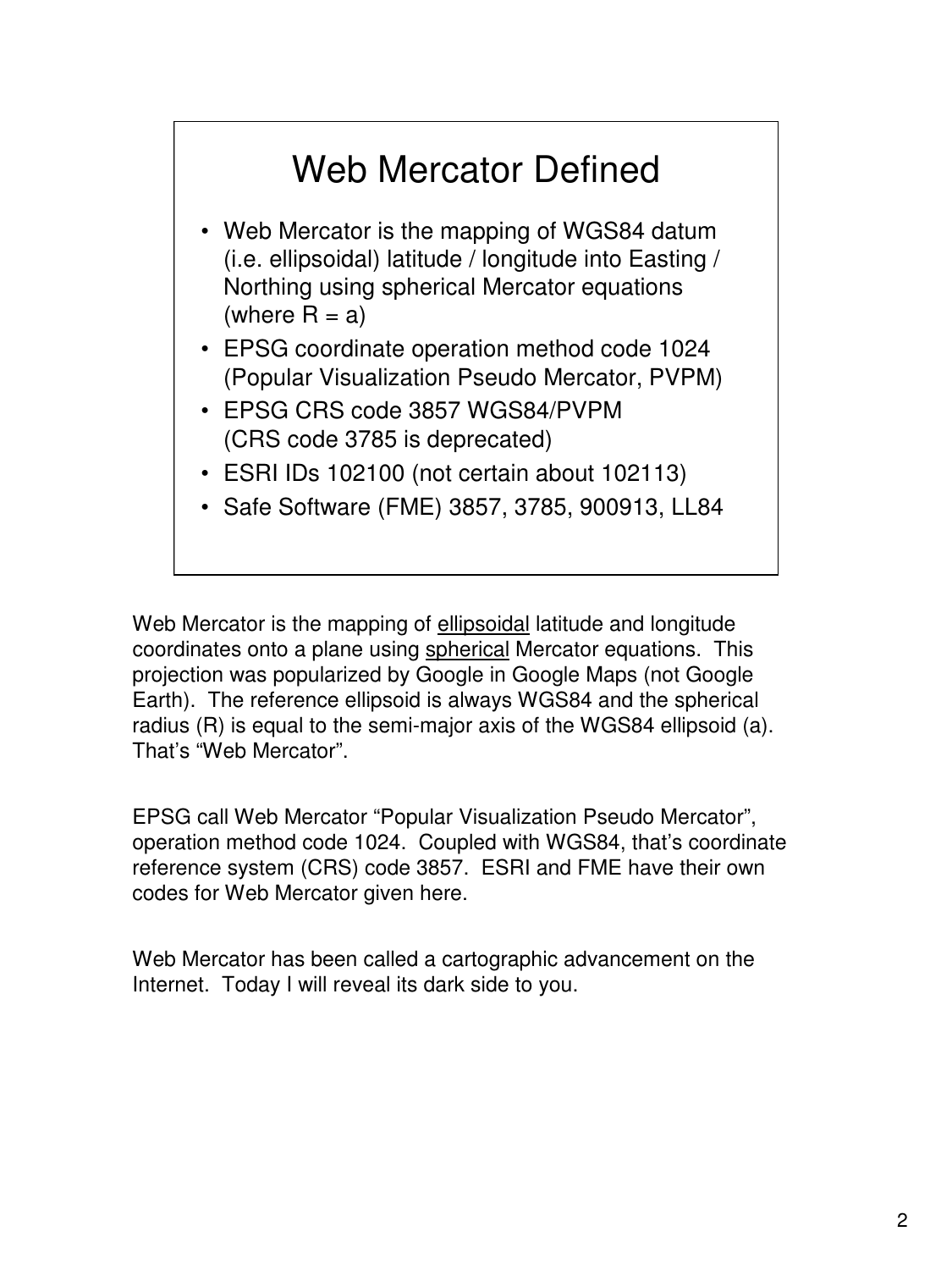# John P. Snyder on Mercator

- Cylindrical
- Conformal
- Meridians are equally spaced straight lines
- Parallels are unequally spaced straight lines
- Loxodromes (rhumb lines) are straight lines
- Not perspective
- Poles are at infinity
- Used for navigation
- Presented by Mercator in 1569

John Snyder was the dean of American cartography in the late 20<sup>th</sup> century. Snyder presents these characteristics of the Mercator projection in both its spherical and ellipsoidal forms.

Its developable surface is a cylindrical,

It's conformal (about which we'll have much to say),

Its meridians are equally spaced straight lines,

Its parallels are unequally spaced straight lines

Loxodromes (also called rhumb lines, which are lines of constant heading) are straight lines,

It's not perspective (but mathematically derived),

Its poles are at infinity,

It's used for navigation (because rhumb lines are straight),

It was presented by Mercator in 1569.

Among these characteristics I will focus upon "conformal".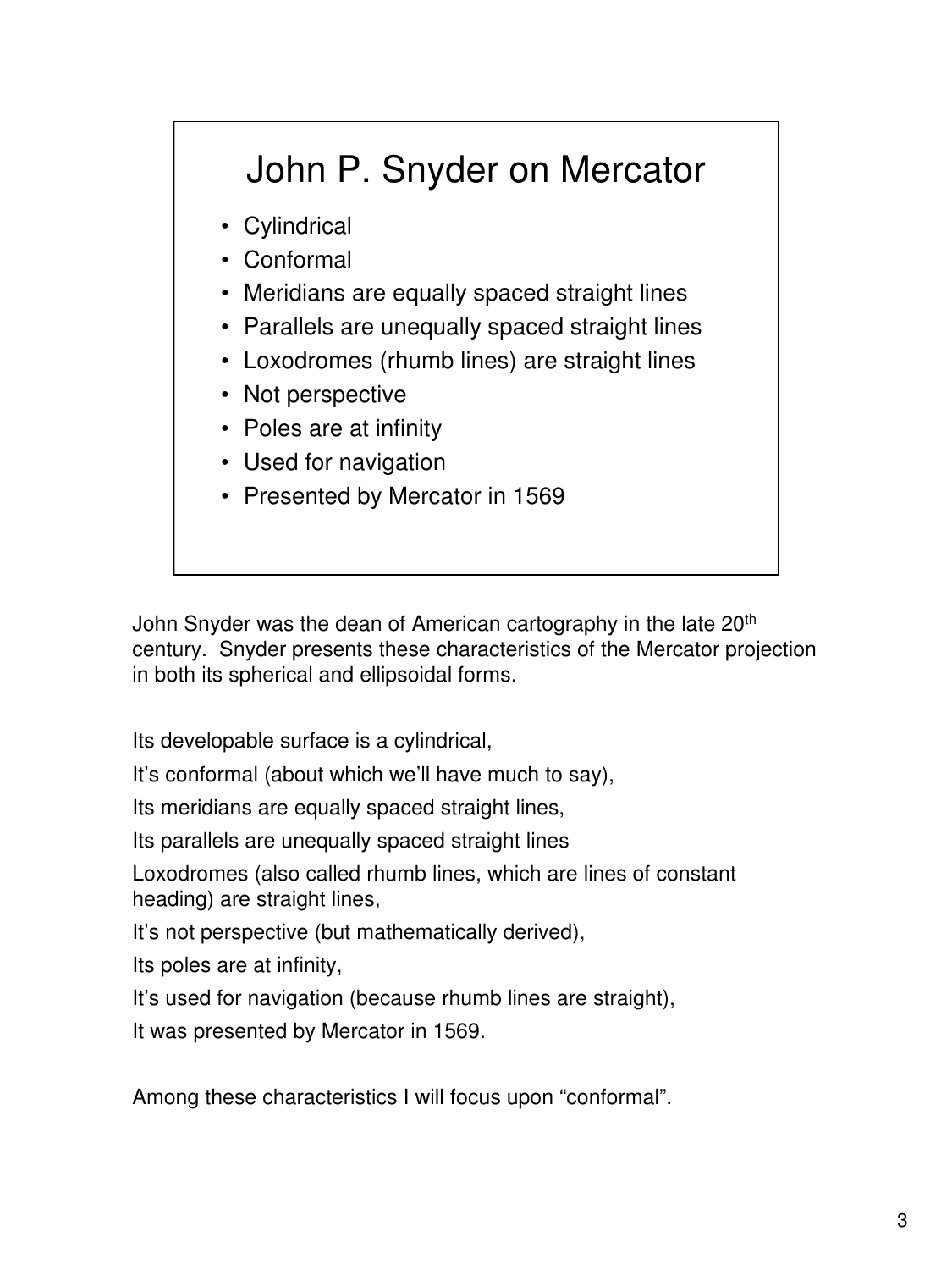### Conformal Defined

"Many of the most common and most important map projections are conformal or orthomorphic ... in that normally the shape of every small feature of the map is shown correctly... An important result of conformality is that relative angles at each point are correct, and the local scale in every direction around any one point is constant."

John P. Snyder, Map Projections Used by the U. S. Geological Survey, 1983

Snyder defined conformal in this way.

Conformal projections preserve shape and angle.

Notice the portion that I've underlined, "the local scale in every direction around any one point is constant".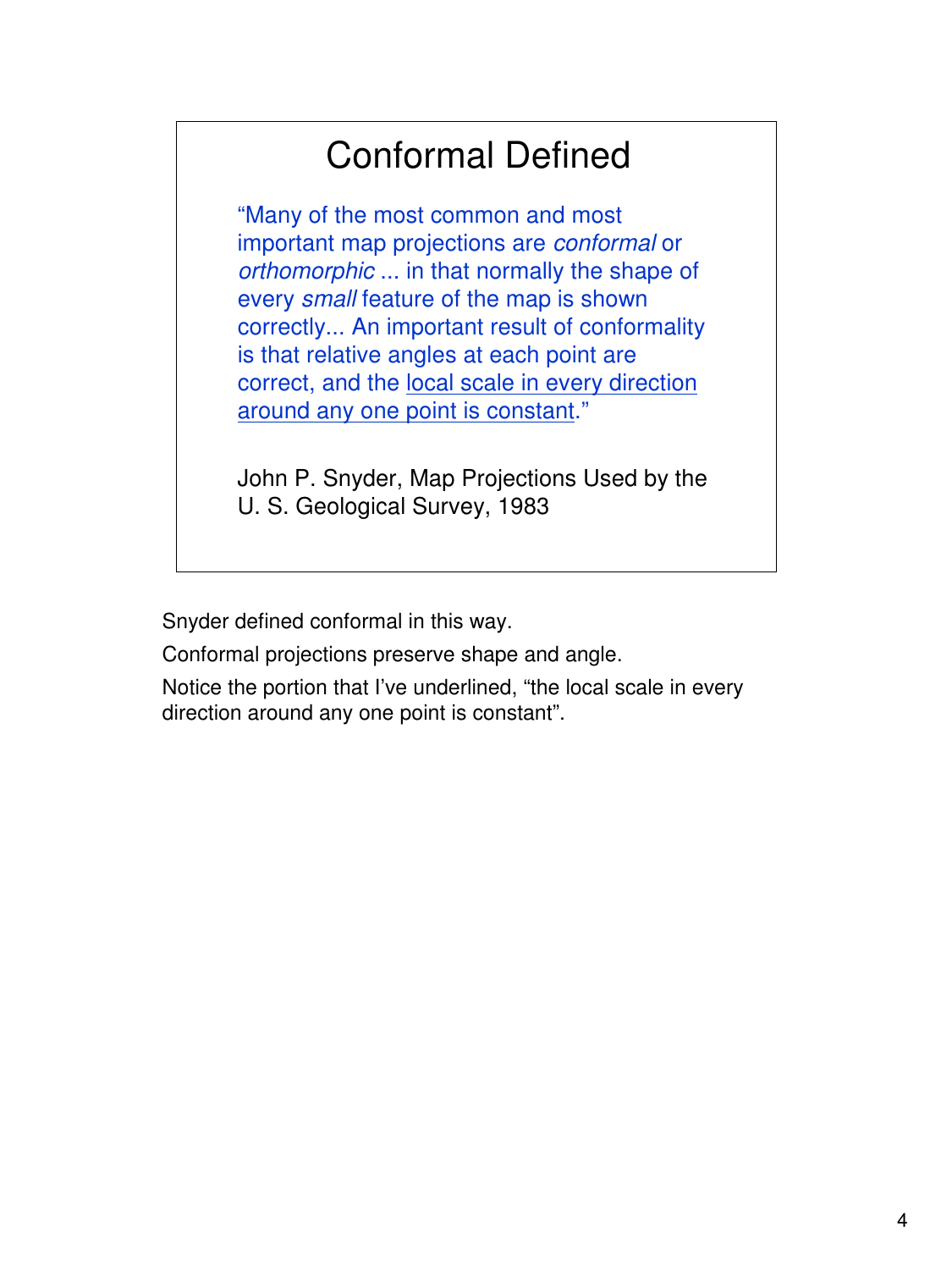

This leads us to a new definition. Point scale factor (sometimes noted 'k', sometimes 'h', sometimes 'q') is an important quantity related to conformality. It is the ratio of grid distance by geodetic distance.

Point scale factor is not map scale, e.g.  $1 \text{cm} = 1 \text{km}$  or  $1:100,000$ . The grid distance here is what you get after the map scale is applied to a measured distance on the map. That grid distance differs from geodetic distance by the scale factor.

The scale factor at a point on a conformal map projection (such as the spherical Mercator or the ellipsoidal Mercator) is uniform in all directions. This is not true on a Web Mercator.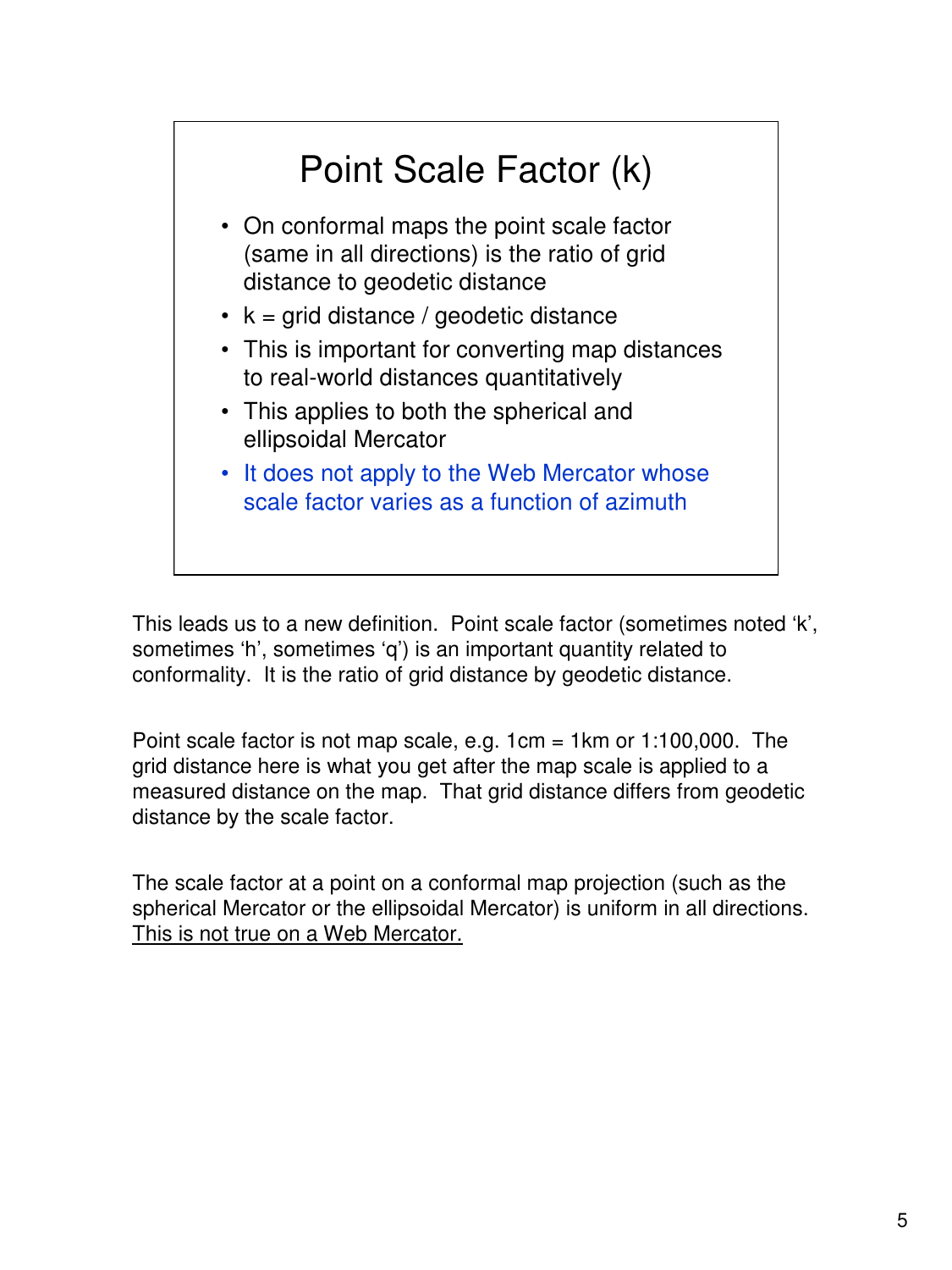

This cartoon illustrates the concept of scale factor at a point.

First, we need to remind ourselves that the Mercator is not a perspective projection. Unlike the Orthographic, for example, the Mercator cannot be constructed geometrically … only mathematically. Nevertheless, this cartoon illustrates the scale factor concept.

The red circle represents a sphere. The blue ellipse represents an ellipsoid. The grey cylinder is the developable surface of the Mercator projection, which is rolled out into a plane.

The double-headed blue arrow on the ellipsoid represents the geodetic distance. The double-headed blue arrow on the cylinder represents the grid distance, which - on the Mercator projection - is always longer in grid meters than the geodetic distance is in true meters. The ratio of the two is the scale factor.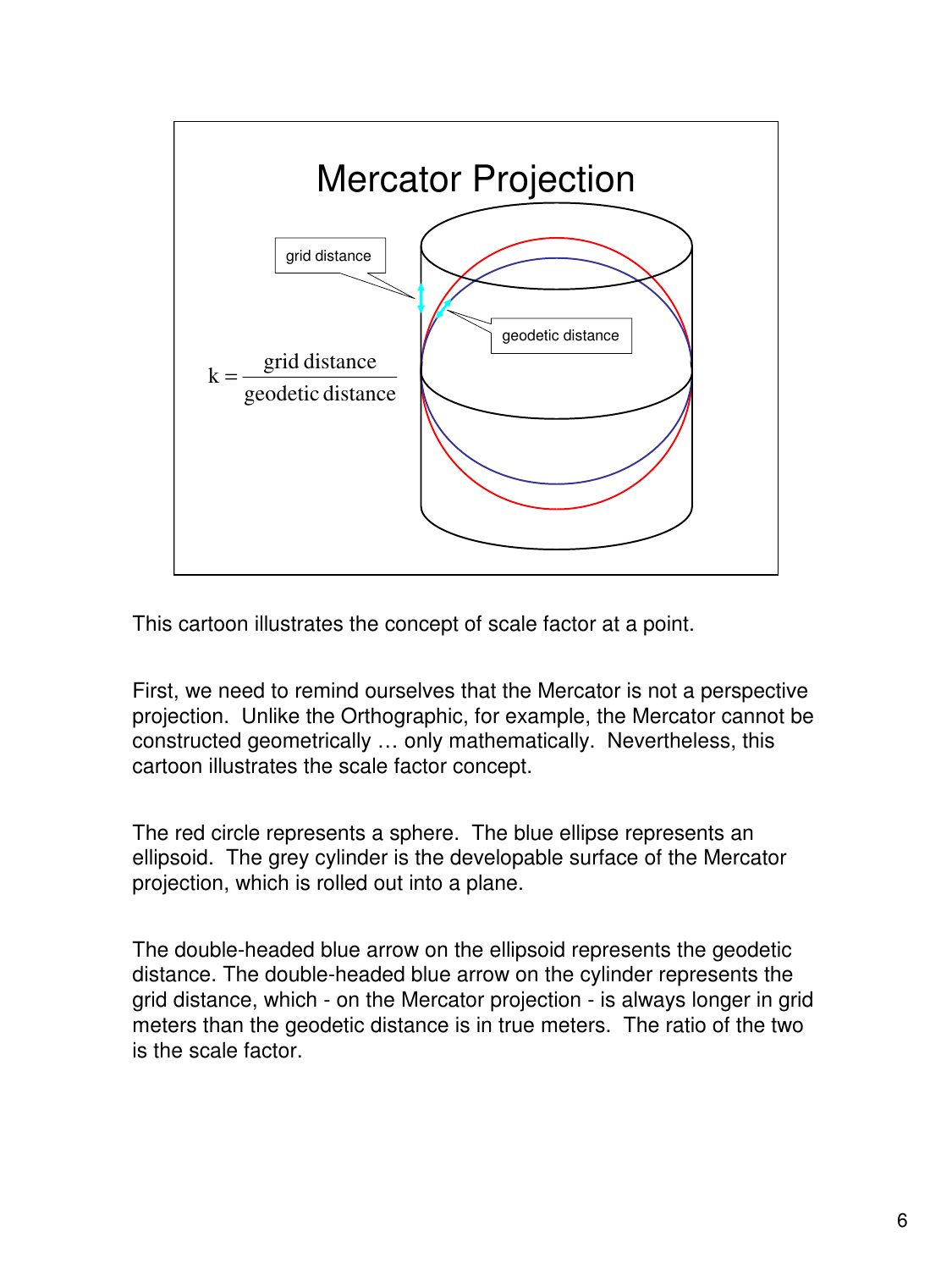

These are the equations for the spherical Mercator. Relax. For the thesis of this presentation we are only interested in the third equation, that for the point scale factor, which is represented as both 'h' and 'k'.

'h' is the scale factor in the N/S meridian direction. 'k' is the scale factor in the E/W parallel direction.  $h = k$  because the scale factor at a point is the same in all directions on the spherical Mercator projection. In other words, the spherical Mercator is conformal.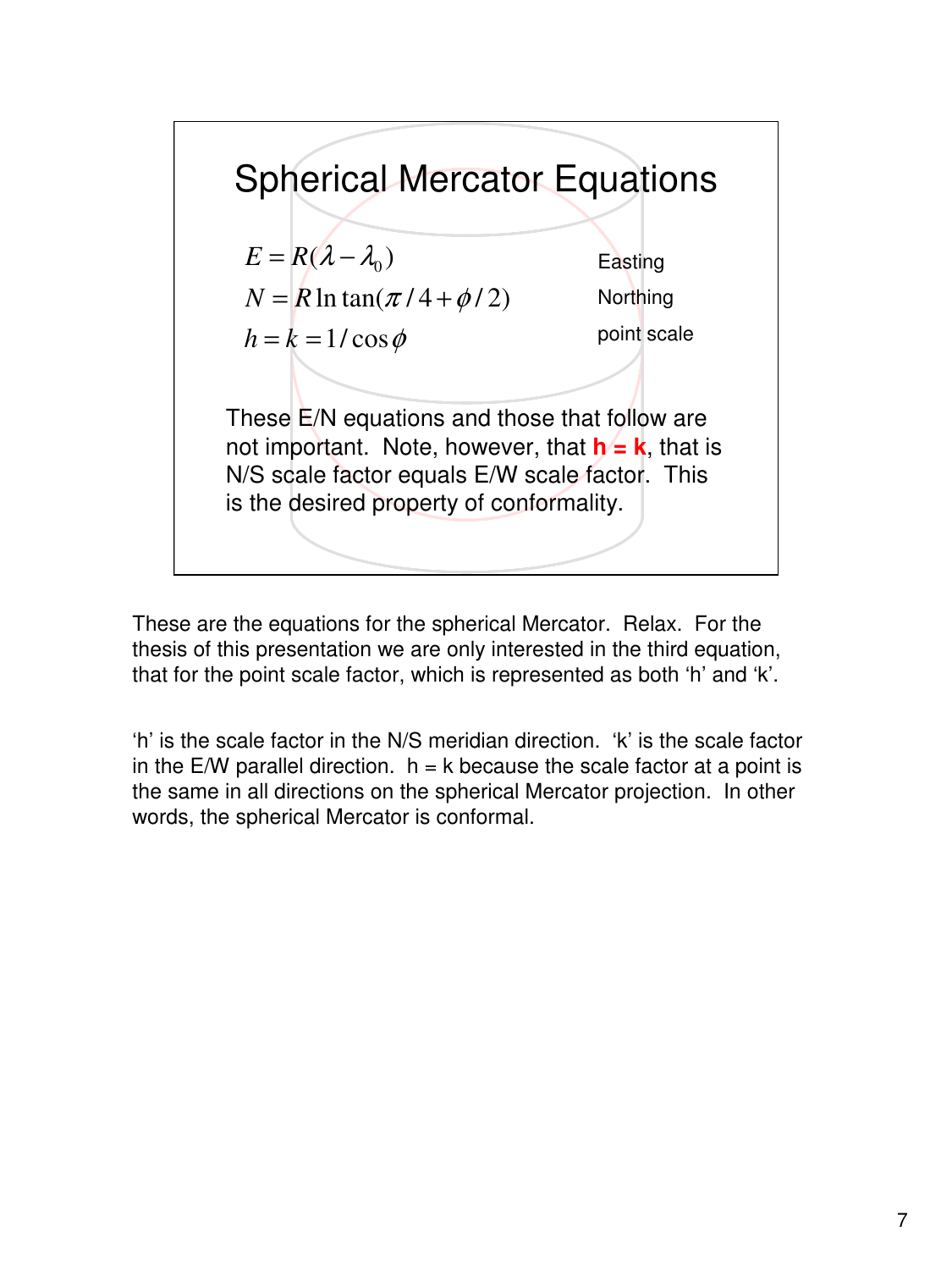

These are the equations for the ellipsoidal Mercator. They're a little more complicated, especially in Northing. The parameters 'a' (semi-major axis) and 'e' (eccentricity) are given for the WGS84 ellipsoid. But again for the thesis of this presentation we are only interested in the third equation, that for the point scale factor, which is represented as both 'h' and 'k'.

Again, 'h' is the scale factor in the N/S meridian direction. 'k' is the scale factor in the E/W parallel direction.  $h = k$  because the scale factor at a point is the same in all directions on the ellipsoidal Mercator projection. In other words, the ellipsoidal Mercator is conformal.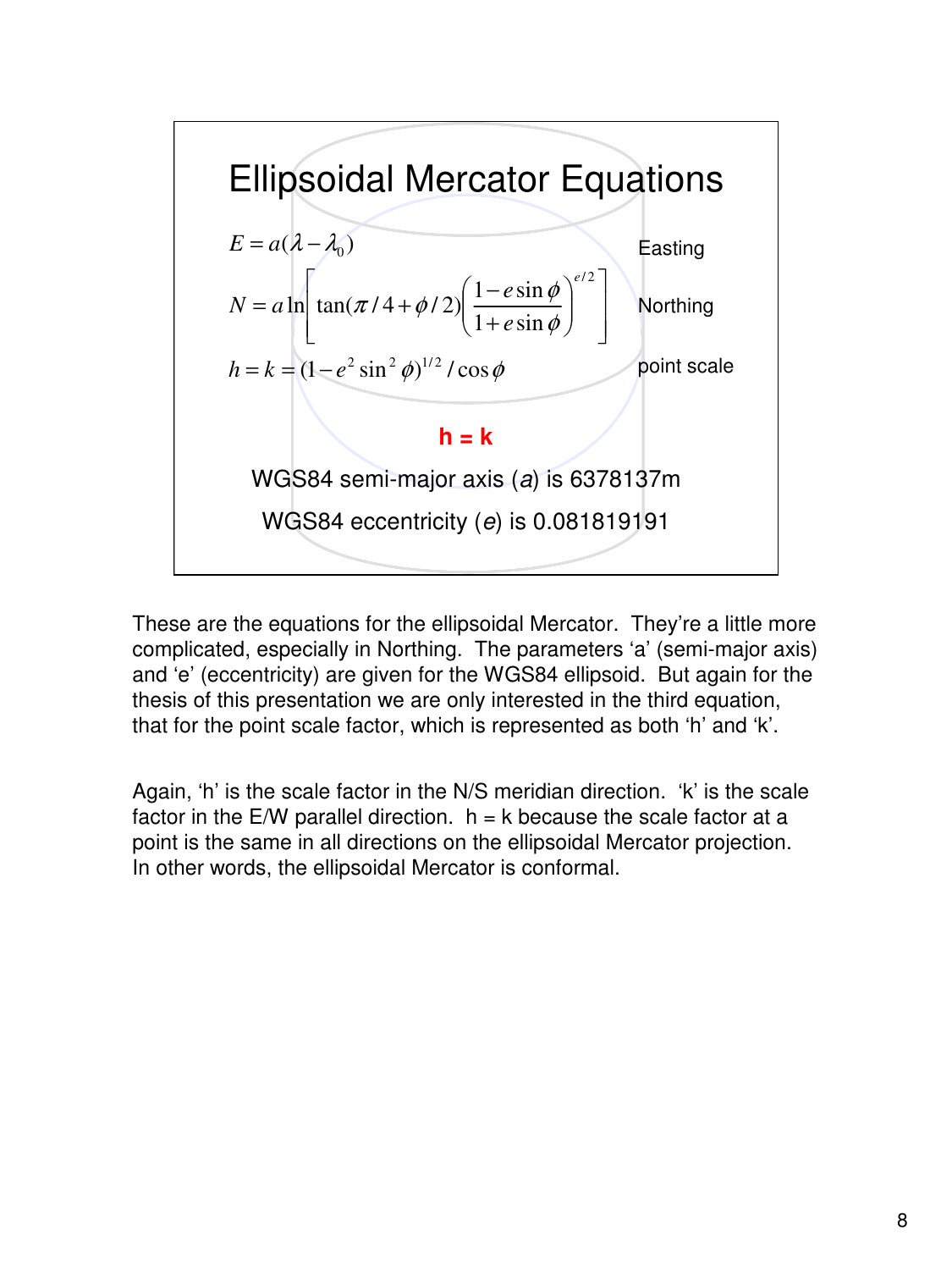

These are the equations for the Web Mercator. With the substitution of 'a' for 'R', the equations for Easting and Northing are the same as for the spherical Mercator. But what's happened to the single equation for the scale factor at a point? It has escalated into several, more-complex equations!!!

The scale factor at a point is now called 'q' because it is different for every direction. 'q' is a function of R', the radius of curvature of the ellipsoid in the direction alpha. R' is in turn a function of rho and nu, the radii of curvature in the meridian and the prime vertical respectively, and the direction alpha.

For the Web Mercator 'h' and 'k' as given here are not equal. Thus, the Web Mercator is not a conformal projection.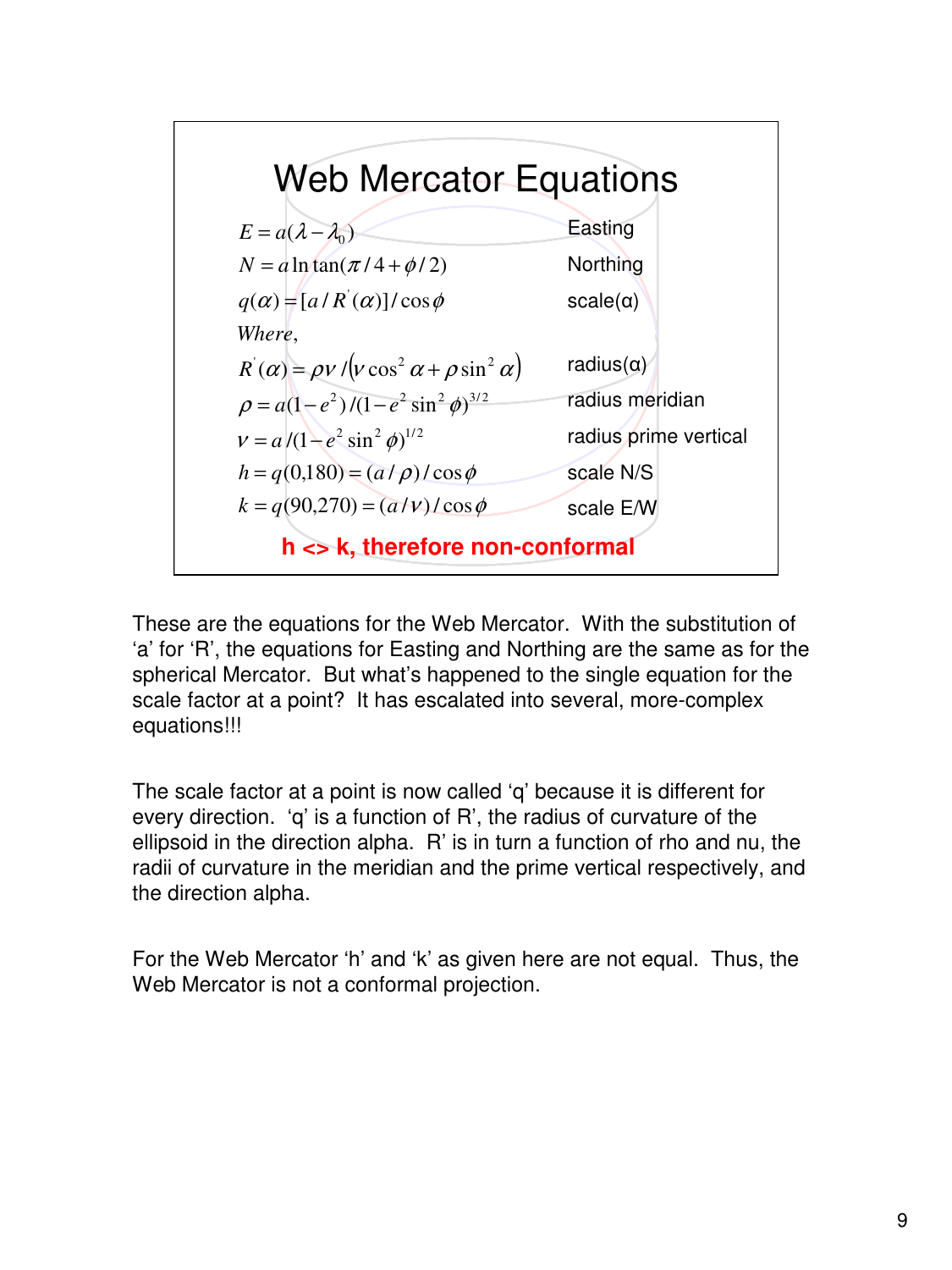### Computational Efficiency

Relative times for 1M conversions based on spherical forward without scale (black) spherical reverse without scale (blue)

| FORWARD                 |     |
|-------------------------|-----|
| Spherical E/N only      |     |
| Spherical E/N + scale   | 2.3 |
| Ellipsoidal E/N only    | g   |
| Ellipsoidal E/N + scale | 9   |
| Web E/N only            |     |
| Web $E/N + scale$       | ،12 |

| <b>FORWARD</b>          |      | <b>REVERSE</b>          |      |     |  |
|-------------------------|------|-------------------------|------|-----|--|
| Spherical E/N only      |      | Spherical L/L only      | 2.7  |     |  |
| Spherical E/N + scale   | 2.3  | Spherical L/L + scale   | 4    | 1.5 |  |
| Ellipsoidal E/N only    | 4.9  | Ellipsoidal L/L only    | 14.3 | 5.3 |  |
| Ellipsoidal E/N + scale | 9    | Ellipsoidal L/L + scale | 15.8 | 5.9 |  |
| Web E/N only            |      | Web L/L only            | 2.9  | 1.1 |  |
| Web E/N + scale         | 12.4 | Web $L/L + scale$       | 13.9 | 5.2 |  |

#### **Web Mercator is not faster if scale is computed**

One often-cited advantage of the Web Mercator is its computational efficiency.

These tables of relative times for 1 million computations each show that the Web Mercator is a fast as the spherical Mercator for Easting/Northing (forward) and Latitude/Longitude (reverse). Both the spherical Mercator and Web Mercator are about 5 times faster than the ellipsoidal Mercator for both the forward and reverse conversions.

But these tables also show that if scale factor at a point is added to the conversion (as a surveyor might require), then the Web Mercator is much slower than the spherical Mercator and even a little slower than the ellipsoidal Mercator. And that slowness delivers the scale factor in only one direction. If more directions are required, it's slower and slower!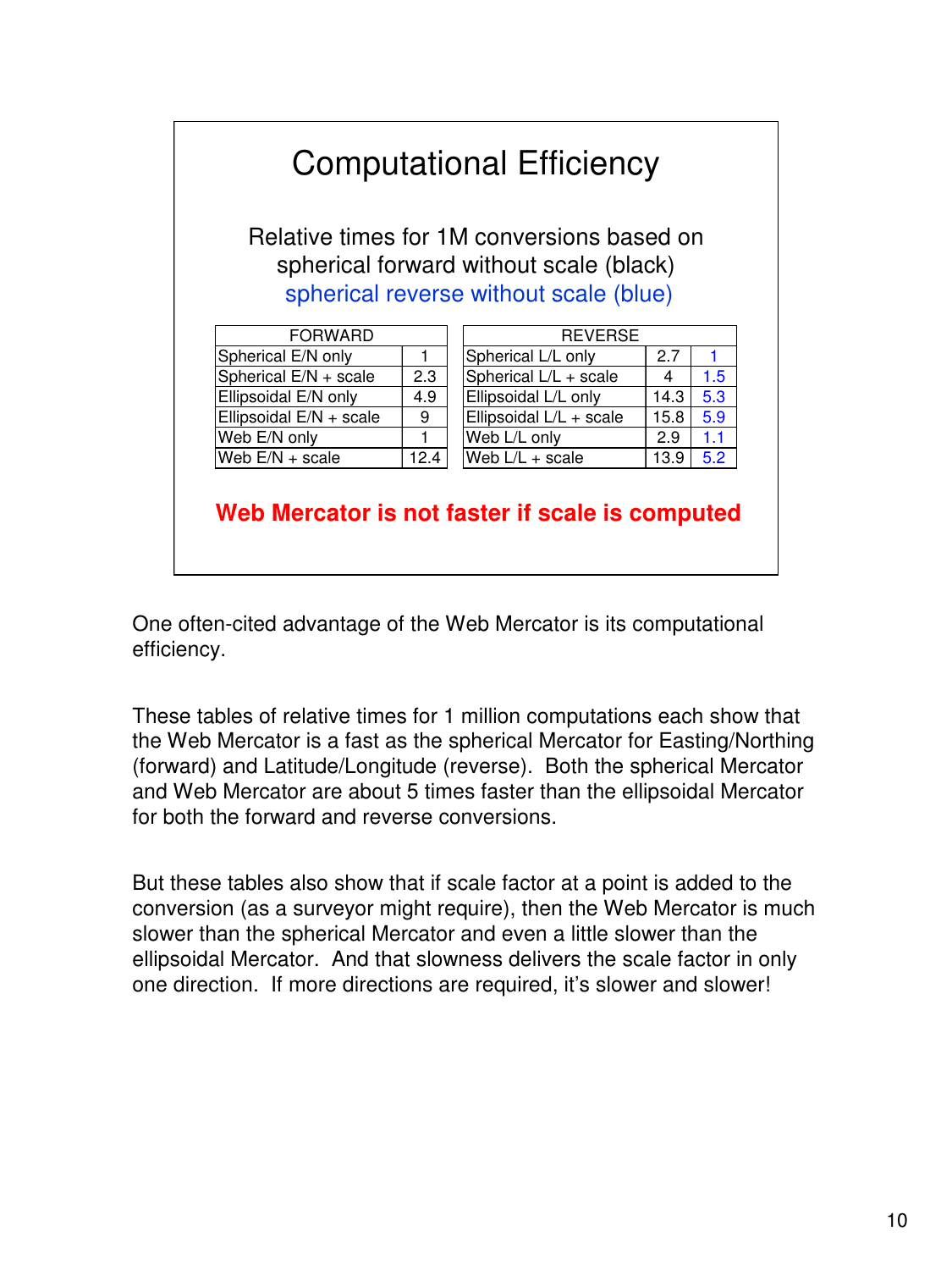

So what?!? The Web Mercator is certainly fit for printing out directions to a new restaurant across town or for visualization on your computer screen or for other purposes on the web.

But the Web Mercator is a projection that has jumped from one species (the web) to another species (GIS) where it's leading another life. Witness the EPSG, ESRI and FME codes for the Web Mercator.

Surveyors and GIS professionals need to know that the Web Mercator is not conformal. If distance computations on the Web Mercator are done simply (as they can be done on a conformal projection), they will be wrong. If done correctly, they will be laborious.

Some differences between the Web Mercator and the ellipsoidal Mercator are quantified on the next few slides.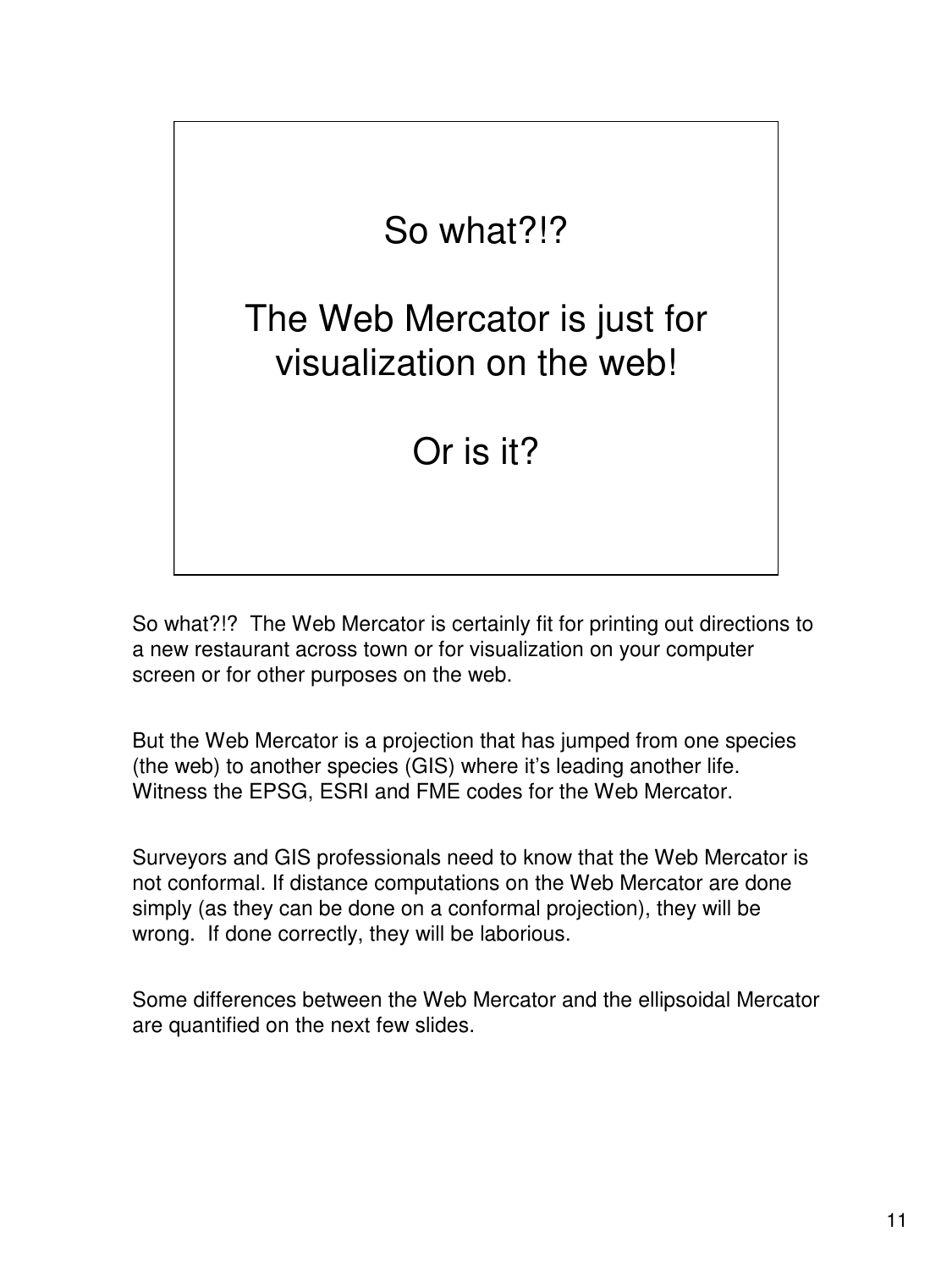

For an area the size of the NW quadrisphere (North America) the differences appear slight.

It turns out that the Eastings are identical. The differences are in the Northings.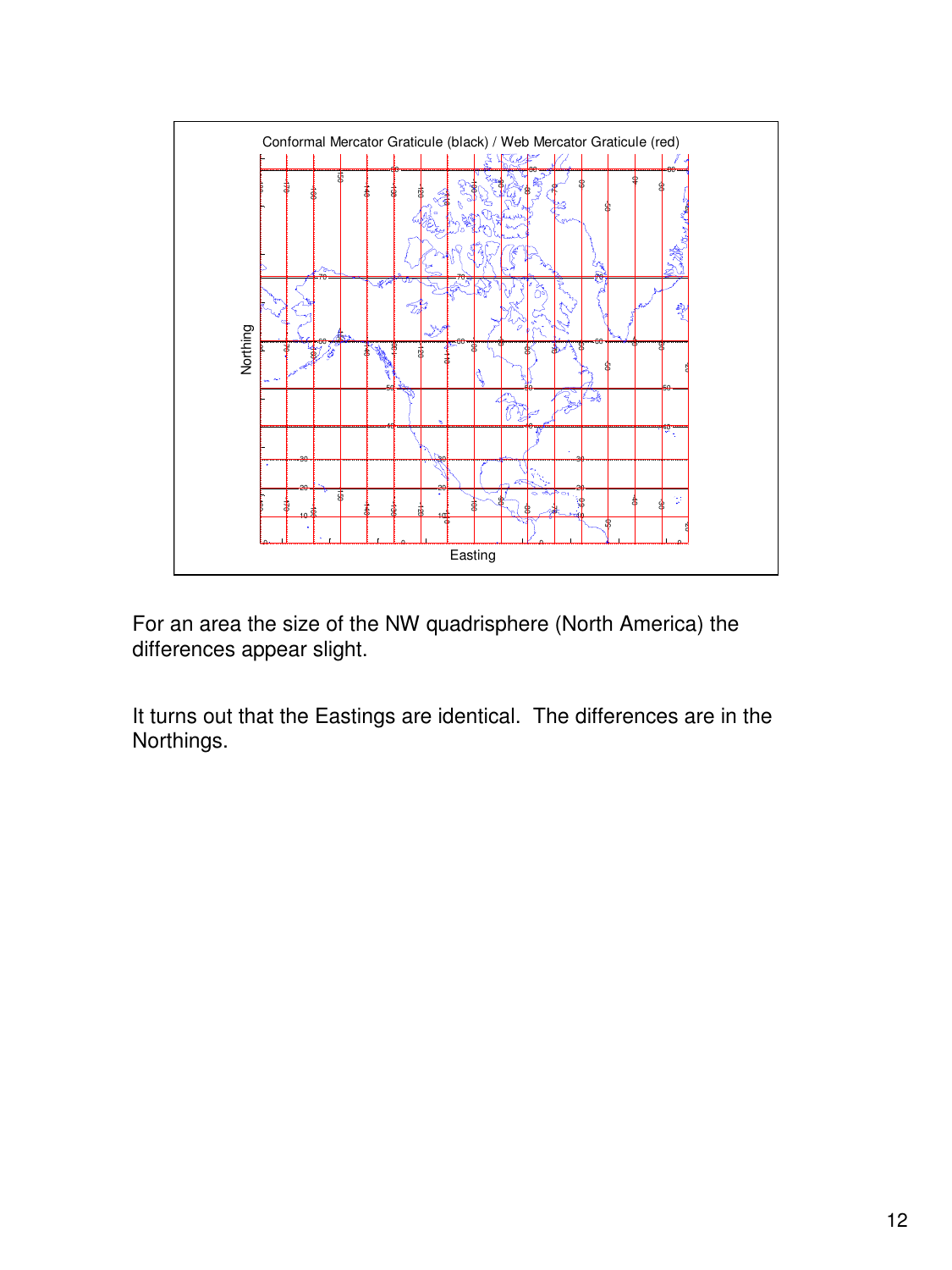

There is no Northing difference at the Equator, but by 70 degrees North, the difference is 40km.

This NS stretching in the Web Mercator is the reason for its nonconformality.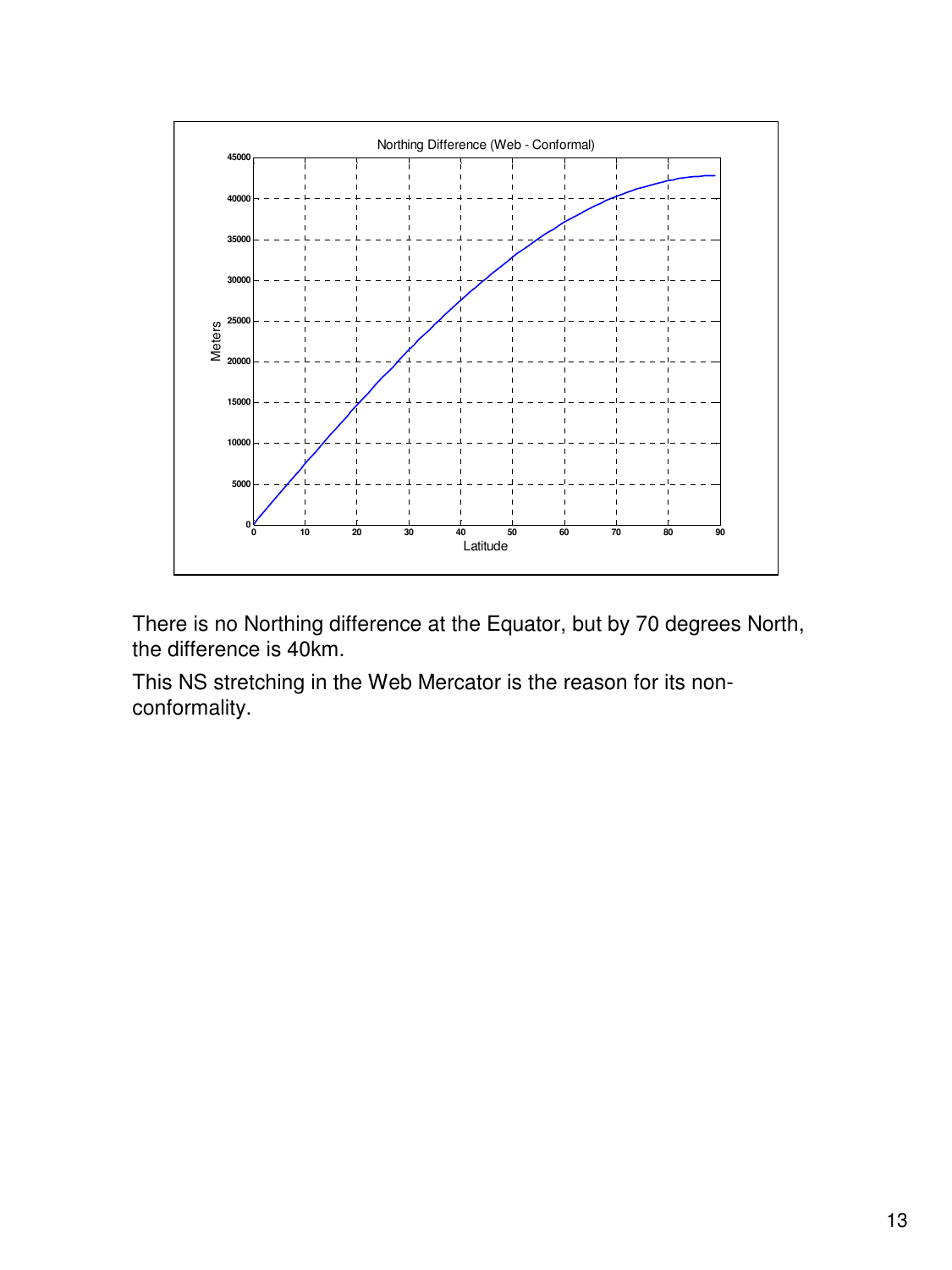

If a naïve user expects that the Web Mercator – which uses the spherical Mercator equations – has the same scale distortions as the spherical Mercator, then the Scale Distortion Ratio (SDR, the author's invention) is the proportional error that will be made.

At the Equator it's +6.7m per km in the N/S direction (blue) but 0m in the E/W direction (red). It varies with latitude as shown down to -3m per km in both directions approaching the poles.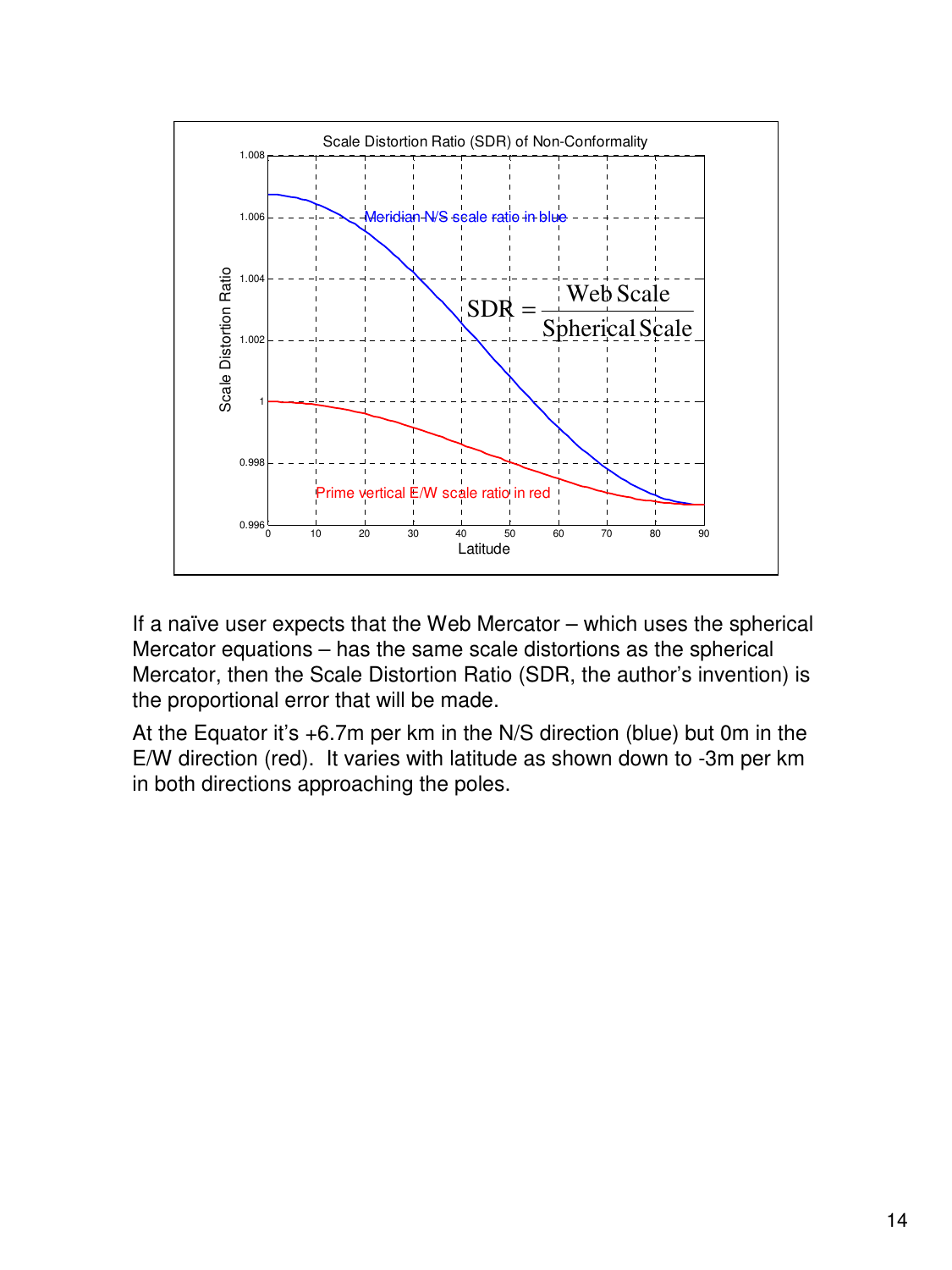

Another feature of a conformal projection is the preservation of shape in a local area (called orthomorphism). Non-conformal projections such as the equal-area Albers, for example, distort shape, and so does the Web Mercator. Maximum angular distortion is a measure of this shape shifting.

At the Equator the maximum angular distortion is about four tenths of a degree, and it decreases to zero as we approach the pole.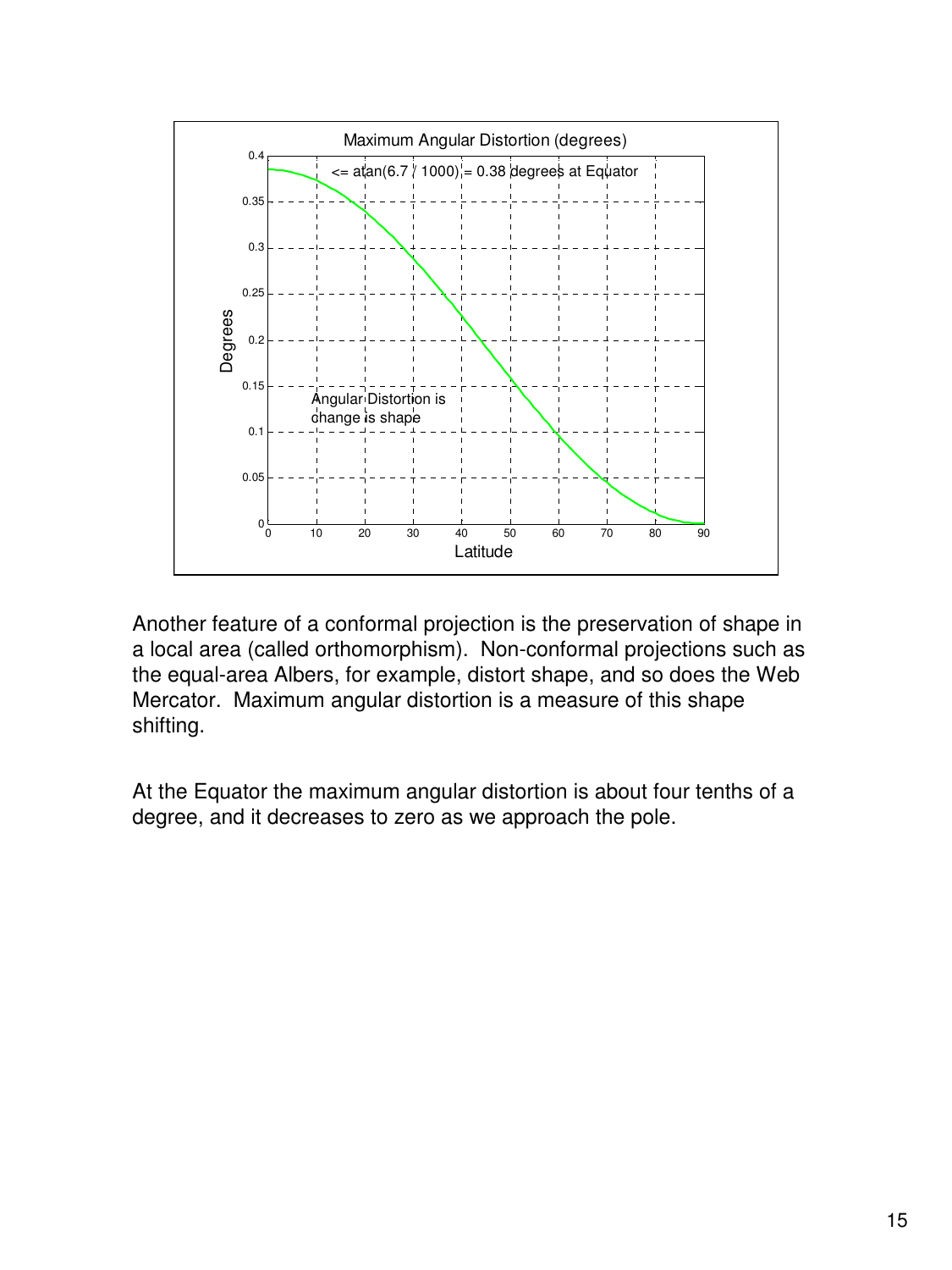

Mercator projections are useful for navigation because rhumb lines are straight. These are lines of constant true heading that navigators used to sail before GPS.

Straight lines on a Web Mercator are not rhumb lines and this plot quantifies the difference as a function of latitude.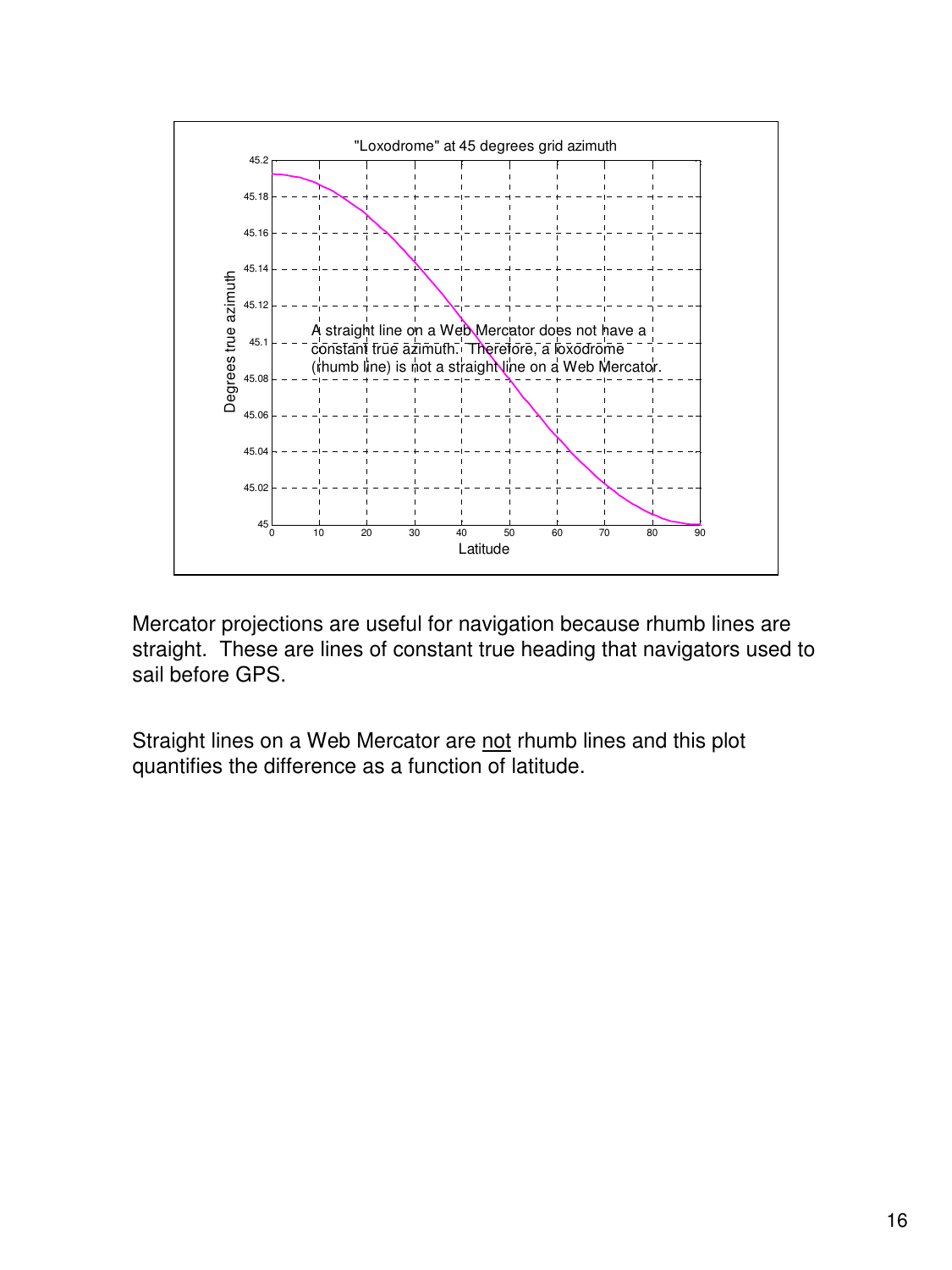

So, to summarize we return to Snyder's characteristics of the Mercator and see which is true for the Web Mercator.

Yes, the Web Mercator is cylindrical.

No, it is not conformal.

Yes, its meridians are equally spaced straight lines.

Yes, its parallels are unequally spaced straight lines, but in a different way than a conformal Mercator.

No, its loxodromes (rhumb lines) are not straight lines.

Yes, it is not perspective.

Yes, its poles are at infinity.

It's doubtful that it's used for navigation.

And, no, it was not presented by Mercator in 1569, but by Google recently.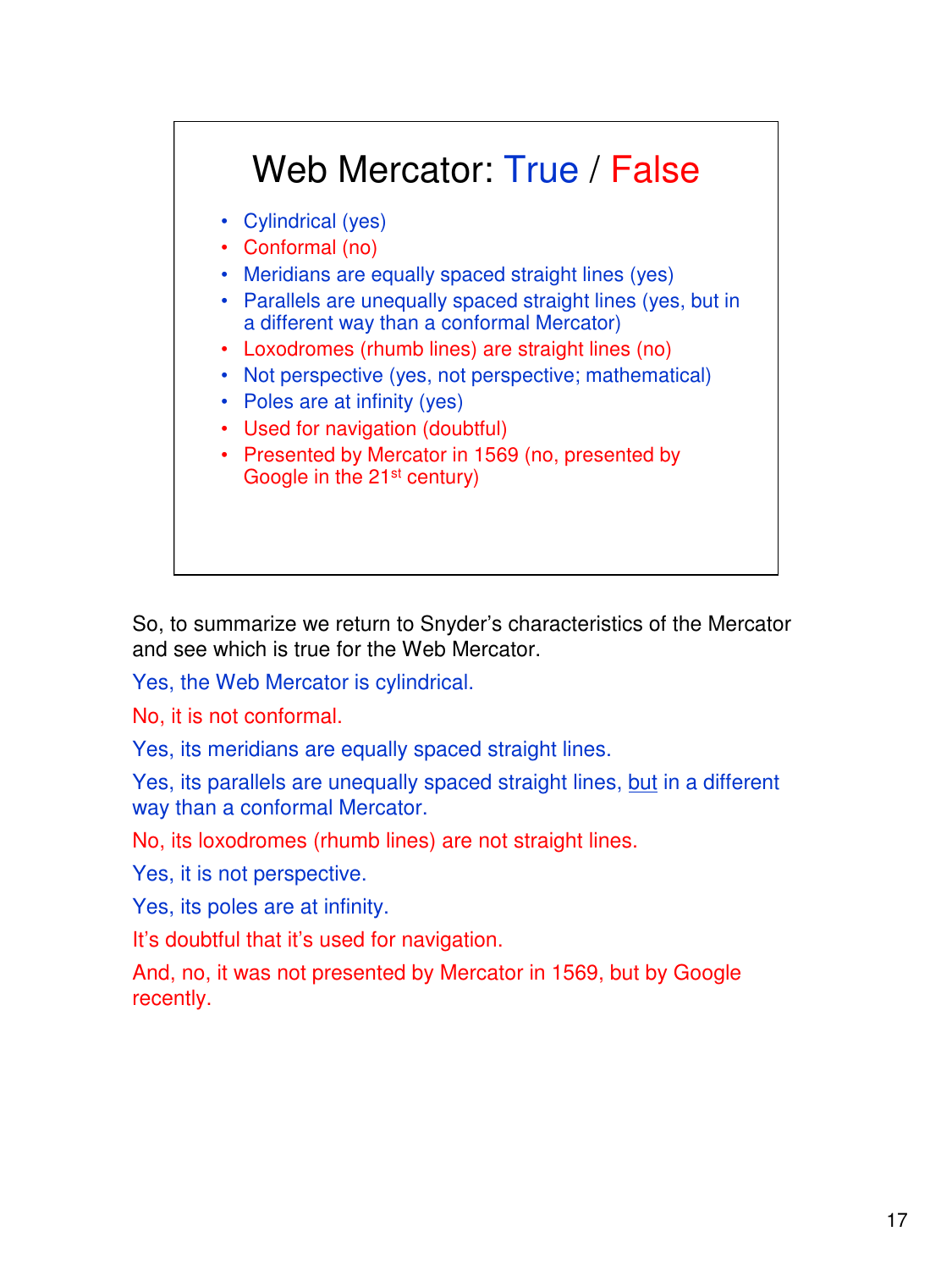

I conclude with this syllogism and its corollary.

The Mercator projection is conformal. The Web Mercator is non-conformal. Therefore, the Web Mercator is not a Mercator projection.

The corollary is that:

If you need to use the Web Mercator quantitatively (i.e. other than for visualization), you'll pay a price for its deceptive simplicity

References are next.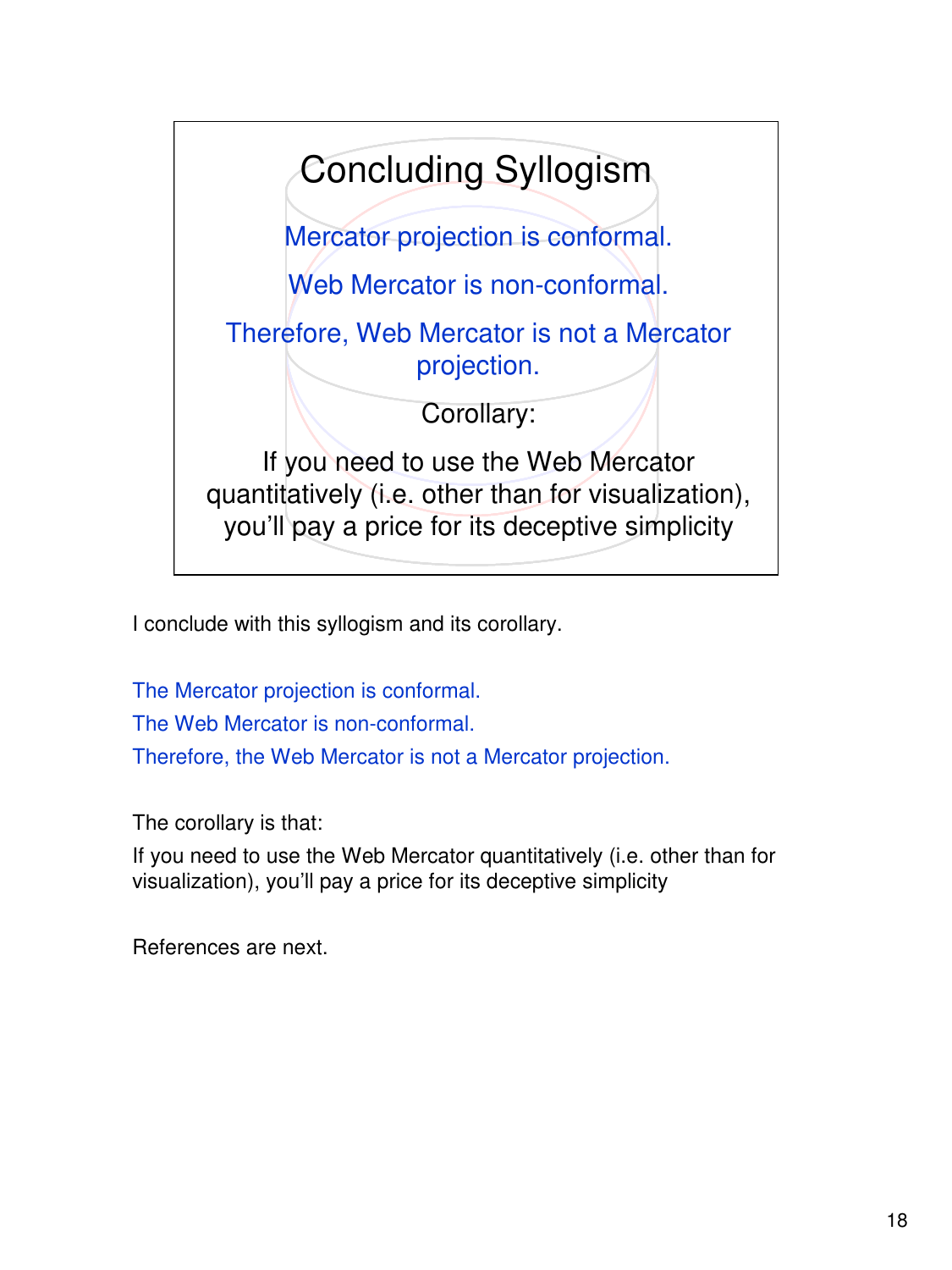

EPSG Guidance Note 7 Part 2 Section 1.3.3.2 gives all the mathematics for the Popular Visualization Pseudo Mercator.

The Proj4 list server has discussed this topic in great length. Those cited helped me form my opinions in this matter.

This paper with speaker's notes is available at www.hydrometronics.com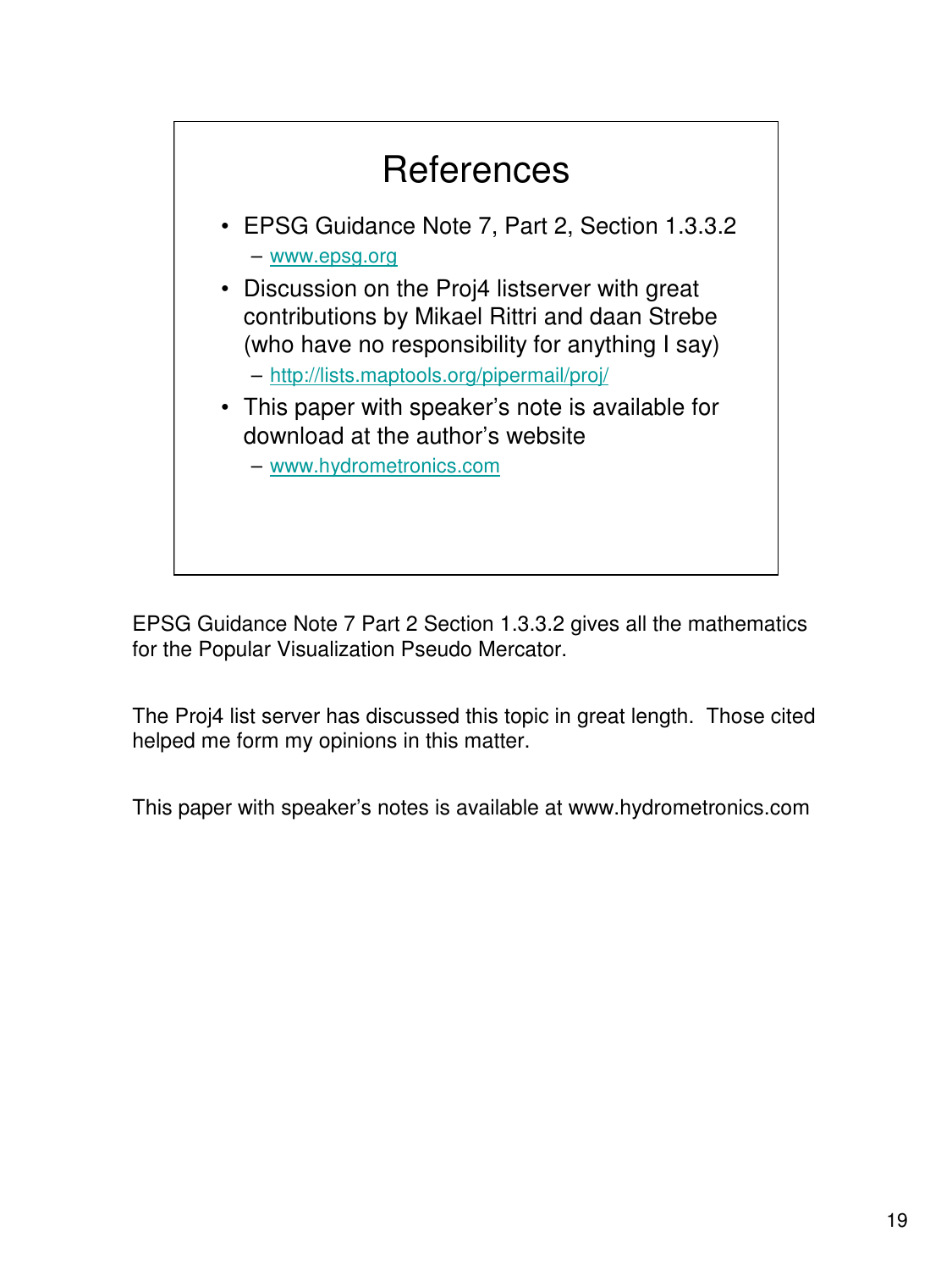

Blank.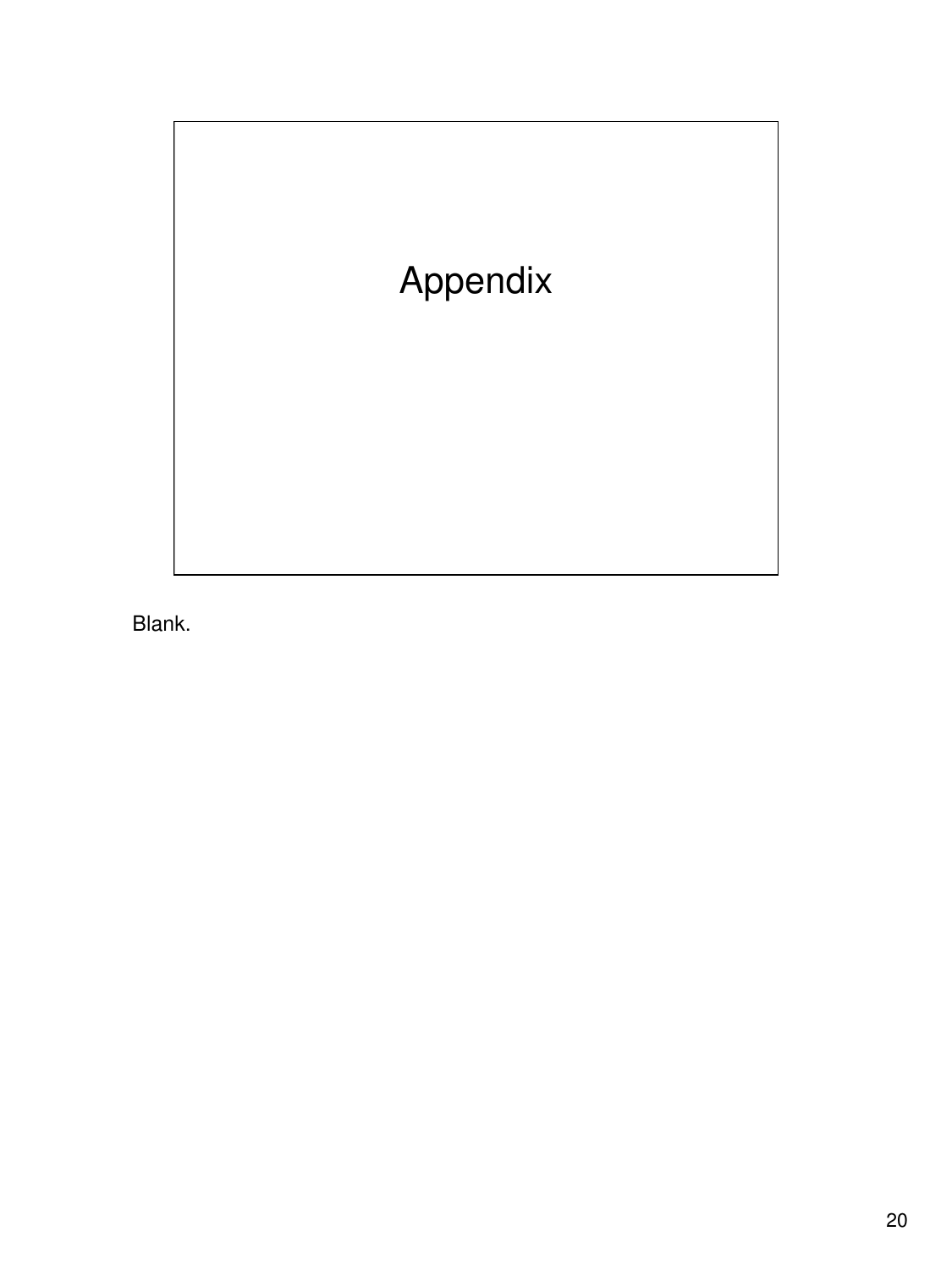

For completeness the reverse equations for both the spherical and ellipsoidal Mercators are given. Web Mercator uses the spherical equations.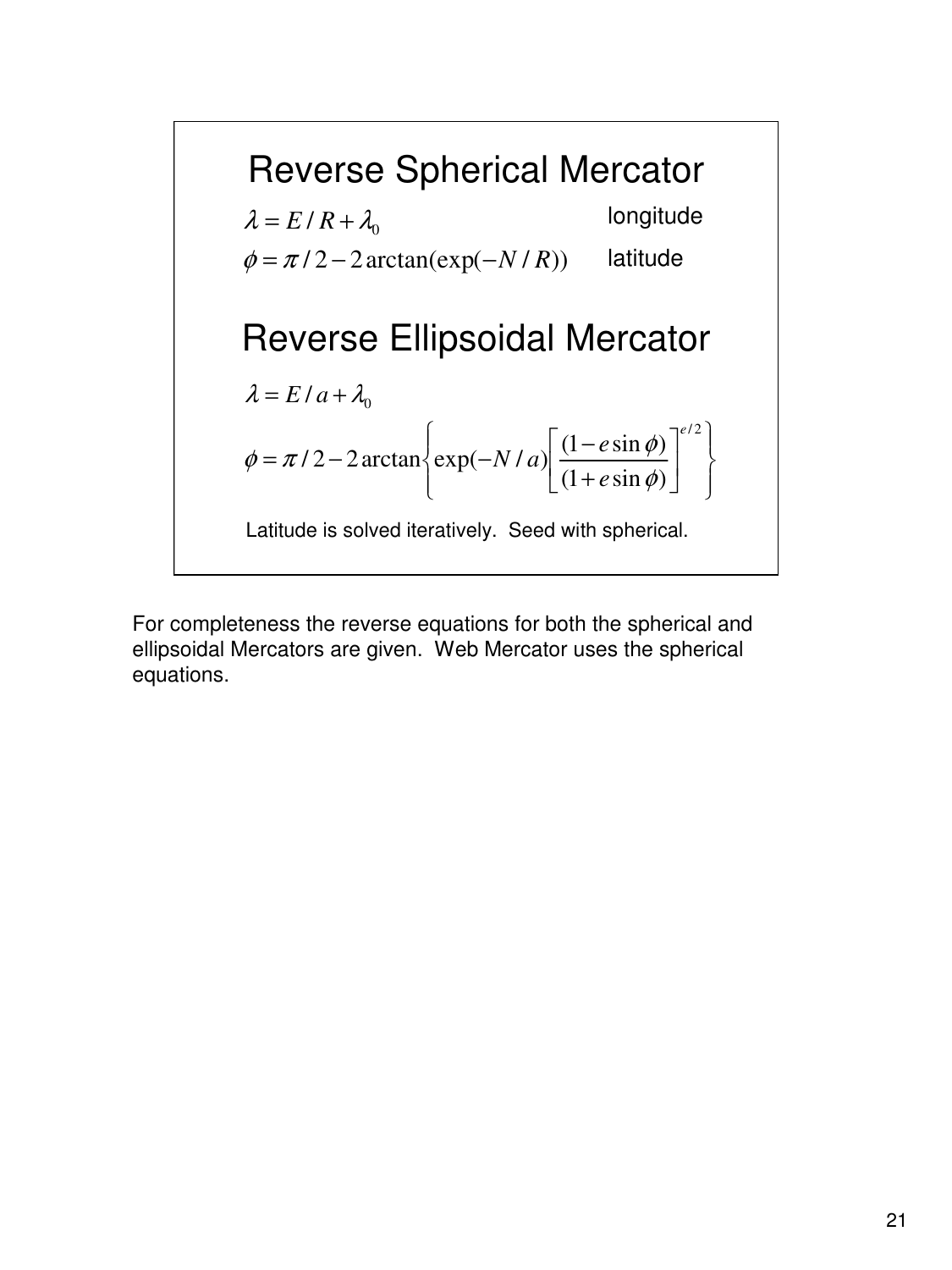

So, what are these radii of the curved Earth required to compute the scale factor in the Web Mercator?

This slide exhibits the varying radius of curvature in the meridian arc, which is the N/S ellipse of constant longitude. The radius of curvature in the meridian is called "rho". Its length varies as a function of latitude.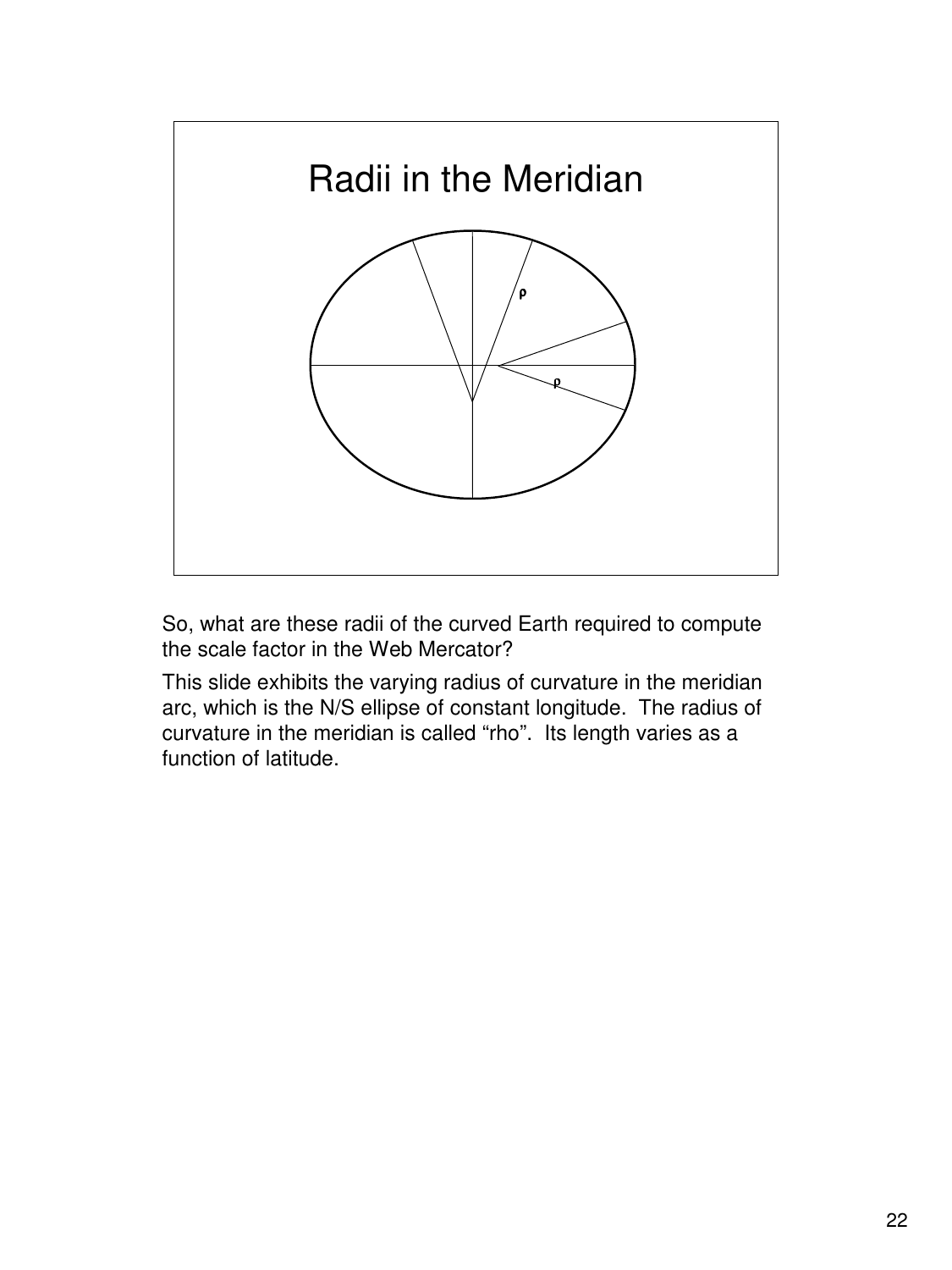

The E/W direction is somewhat more complicated.

The prime vertical is the great circle in the E/W direction. It crosses the Equator. The radius of curvature in the prime vertical is called "nu" (and it's shown here).

The parallel is the small circle of constant latitude in the E/W direction. The radius of curvature in the parallel of latitude is related to the radius of curvature in the prime vertical by the cosine of latitude.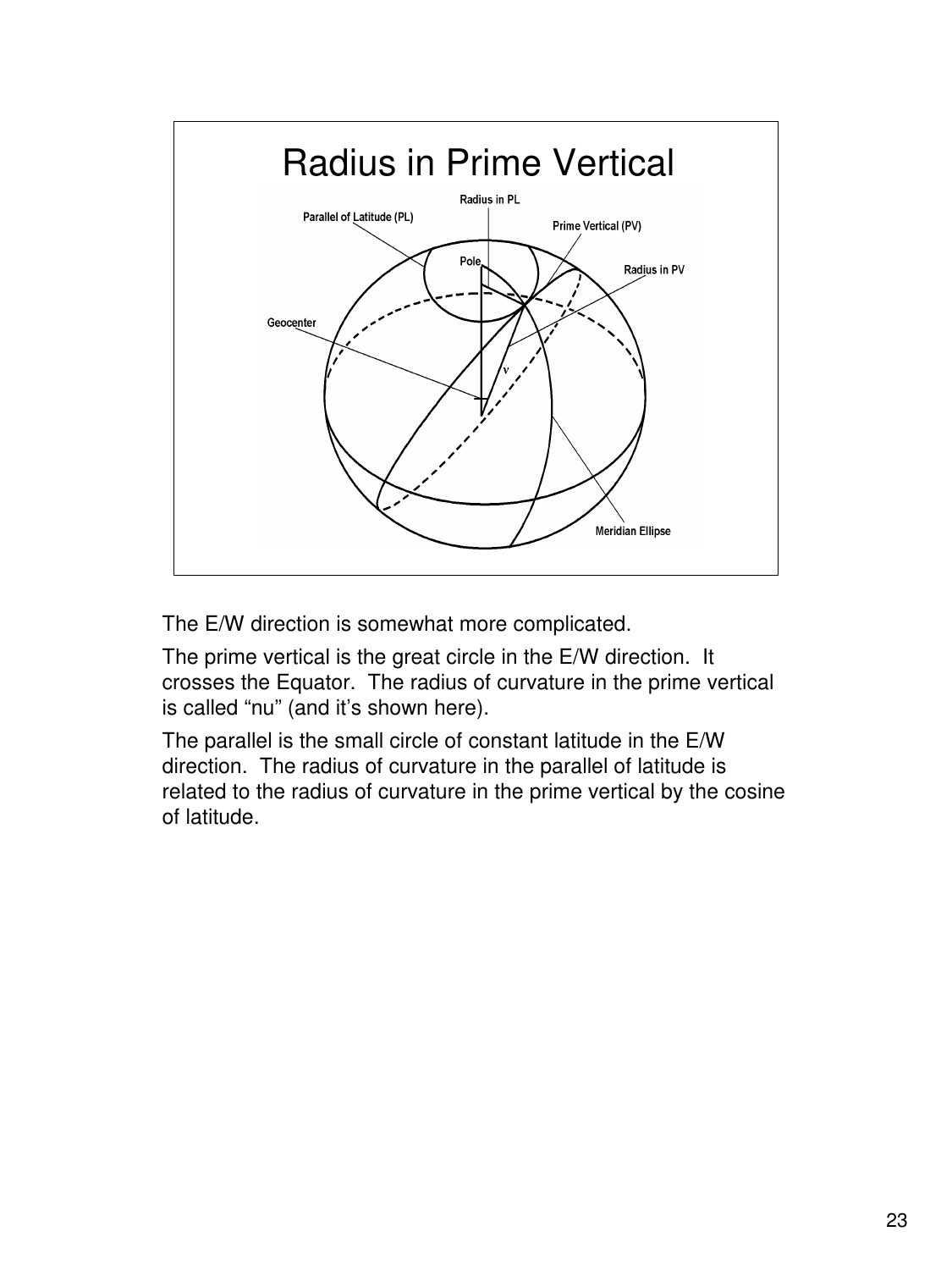

Noel Zinn's professional bio.